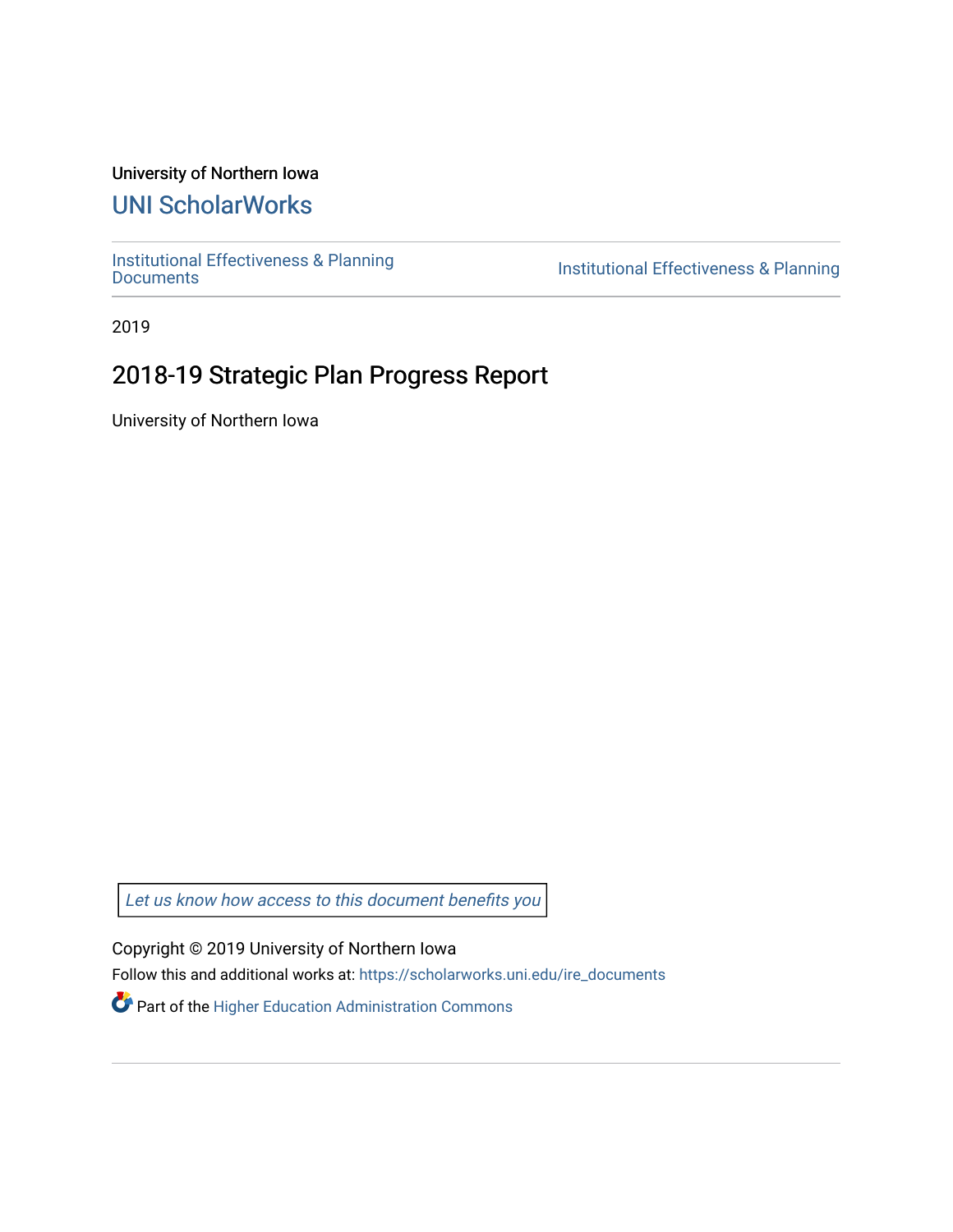## STUDENT **SUCCESS**

### **FY2019 INITIATIVES: FY2019 INITIATIVES:**

- In spring 2019, UNI junior Joseph Tibbs received the prestigious and highly competitive Goldwater Scholarship in Science and Mathematics. This nationally competitive award was granted to fewer than 500 students across the United States. Tibbs is a double major in physics and biochemistry whose work is helping researchers better understand the underlying mechanism of DNA repair.
- Students in construction management and technology and engineering education, two of the six programs in UNI's Department of Technology, recently completed and earned national recognition at the Associated Builders and Contractors (ABC) Construction Management Competition (CMC). A team of six UNI construction management students took third place in project management and scheduling and a team of eight UNI technology and engineering education students took first place in teaching lesson and graphic design.
- UNI's team of five students was named as one of nine regional winners of Deloitte FanTAXtic, Deloitte's student Tax Case Study Competition. More than 60 teams representing more than 40 colleges and universities participated in the regional event in the fall of 2018. The team UNI demonstrated the ability to work collaboratively to solve a complex business case simulation and was also recognized for the quality of their overall presentation to a panel of live and virtual judges.

UNIFYING GOAL: Support engaged learning SUPPORTING GOAL 1: experiences, dynamic and high-quality academic programs, and outstanding faculty and staff to foster student success.



**Achieve a 5-year rolling average of 84% retention rate**  for first-time freshman students from first to second year





## DIVERSITY AND INCLUSION

Provide a campus culture that reflects and values the evolving diversity of society and promotes inclusion.

- Transfer students make up approximately one third of the UNI new student class each year, and just over 70% of those transfer students come from Iowa community colleges. Community colleges provide pipelines for academic programs in high-demand fields, including over 40% of UNI students in Department of Technology majors. The strong majority of students in these high-demand fields stay in Iowa after graduation, including all 2018 UNI graduates in advanced manufacturing, electrical engineering technology, graphic technologies, and manufacturing design.
- The Panther Promise Program (3P), established in 2018, is a collaboration between the University of Northern Iowa's Center for Urban Education (UNI-CUE), the Office of Admissions, and select high schools in Iowa to help prospective students better access the UNI campus. 3P helps to bring select high school seniors and juniors to visit the university and learn more about UNI's offerings, apply for admission, and make important connections with staff who will work with them upon enrollment.
- `The UNI Women in Business organization was awarded the YWCA Women of Persimmon Award for the Organization that Empowers Women. This student led organization aims to create a community within the UNI College of Business to foster the development of women in business and allow members to expand their professional experiences to work toward a successful future.



**Attain a 5-year rolling average 4-year graduation rate of 42% of all students AND Increase the 4-year graduation rate for minority students to the overall student rate**



**students to the overall student rate**